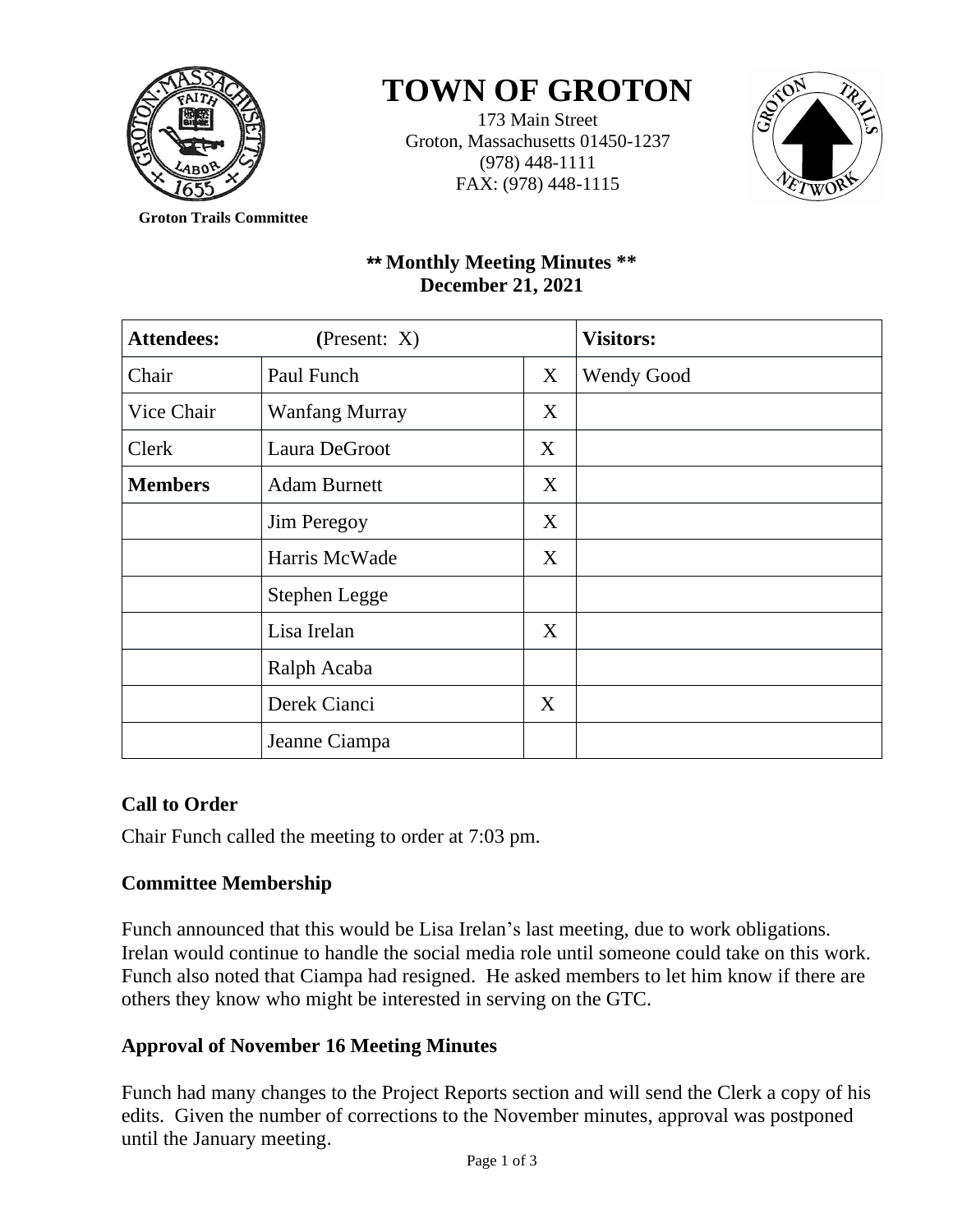# **Reports**

Signs- Signatures for MassCor invoice Invoice was circulated for GTC signatures.

#### Website and Interactive Map

Peregoy's recent edits to the online interactive map: corrected new Brooks Orchard Loop trail in Sorhaug Woods; moved sidewalks off roads to make them more visible; made changes to trails shown on Tom Delaney's property. Funch suggested that he offer Delaney that the Committee could post "Trail Closed" signs where the public property ends.

Funch expressed his opinion that the website's GTC email address should remain as is and not changed to the gmail address. The Committee consensus was to agree.

#### General Field Plans

Committee reviewed the agreement that the Groton Conservation Trust (GCT) wrote up after conferring with Funch at the General Field. Committee consensus was to support the agreement. Harris has started brush mowing the General Field area. Wendy Good will be installing bluebird boxes. GTC to continue working with the farmers and the GCT on the schedule for mowing the trails.

#### Nashua Riverwalk

Funch reported that the Community Preservation Act Grant Summary Project form is almost complete; deadline for the form is next Monday (December 27). Funch is still working on RDA. Property owner's (Dept. of Conservation and Recreation) written approval is being sought; this is required to be submitted with all grant submissions. Burnett offered to get estimate for granite curbing. Funch asked if some GTC members could review the grant application when it is completed.

#### Trailhead Post

Funch reported wooden posts are not available from any vendors (Home Depot, Lowe's, Gate City Fence) at this time due to supply chain problems.

#### Wharton Plantation

Cianci and his son Dylan repaired the cracked bridge; positive feedback on the repair. However, bridge will need a future upgrade to support equestrian users.

#### Eagle Scout Projects

Funch reported that he had not heard from Catherine Daly. Ryan Fish will be meeting with Josh Vollmar (former Groton Historical Society intern). Next step for his project: target properties to focus on; potential website information; develop a plan of action. Murray will be Fish's point of contact.